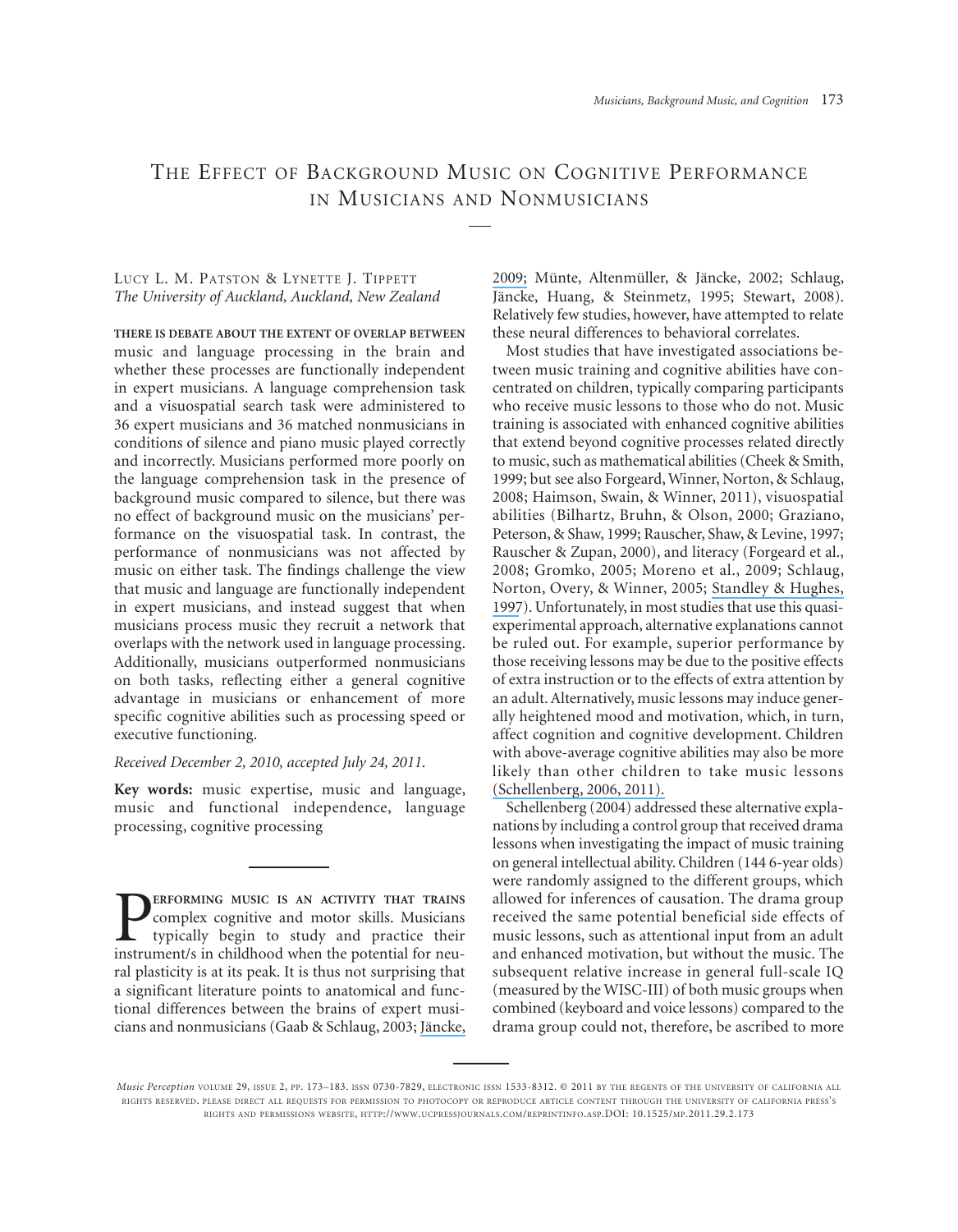positive experiences with adults. The results of this study allowed for the inference that just 36 weeks of music training (with minimal time spent practicing at home) causes a small but reliable increase in full-scale IQ in children.

Norton et al. (2005) conducted a longitudinal study examining associations between music training and cognitive and brain development. They asked whether there are pre-existing cognitive and/or anatomical differences in children who practice music and those who do not. They also sought to document the cognitive and neural development of all the children (who were not randomly assigned), regardless of whether they dropped out of lessons or went on to become musically proficient. At baseline, there were no cognitive (visual-spatial, verbal, music perception), motoric, or structural brain differences between those intending to start music lessons and those without such intentions. In other words, at the outset of lessons the two groups could not be differentiated. In a follow-up study with a subsample of the same children, structural brain changes were evident in musically relevant areas (motoric and auditory) among children with 15 months of music training (Hyde et al., 2009). These children, however, did not show greater visuospatial or verbal gains when compared to the nonmusic group. As the authors acknowledged, 15 months of training may not be long enough to develop detectable differences on the types of cognitive tasks they administered, although Schellenberg (2004) demonstrated cognitive effects after only 36 weeks. The failure of Hyde et al. to replicate Schellenberg's result may also have been due to a small sample and low power rather than to a genuine lack of training effects.

Researchers have compared the performance of musically trained and untrained adults on nonmusical tasks, with findings frequently revealing positive associations between musical expertise and cognitive abilities (e.g., Brochard, Dufour, & Despres, 2004; Chan, Ho, & Cheung, 1998; Nering, 2002; Overy, 1998). Like the studies with children, however, these studies with adults are often based on self-selected groups that may differ in more ways than music experience. Nevertheless, when [Brandler and Rammsayer \(2003\)](https://www.researchgate.net/publication/270626587_Differences_in_Mental_Abilities_between_Musicians_and_Non-Musicians?el=1_x_8&enrichId=rgreq-162b870224c03654c9af4ffb64a488bc-XXX&enrichSource=Y292ZXJQYWdlOzI1NjQ2MDA4NjtBUzo5OTM0NjE1MDMzMDM3MUAxNDAwNjk3Mzc2MTYx) used similarly highfunctioning participants in their control group (i.e., all participants were graduate students), nonmusicians outperformed the musicians on all four of Cattell's Culture Free Intelligence (short version) subtests, while musicians outperformed nonmusicians on a single test of verbal memory. In a later study, Helmbold, Rammsayer, and Altenmüller (2005) doubled their participant pool and all the previously significant differences between groups became nonsignificant. The musicians, however, now outperformed the nonmusicians on tests of flexibility of closure and perceptual speed. In both studies, multiple tests inflated the probability of finding some group differences by chance.

There is substantial evidence that nonmusicians' brains are different from musicians' brains, which have, for example, atypical lateralization of function ([Jäncke,](https://www.researchgate.net/publication/47430098_Music_drives_brain_plasticity?el=1_x_8&enrichId=rgreq-162b870224c03654c9af4ffb64a488bc-XXX&enrichSource=Y292ZXJQYWdlOzI1NjQ2MDA4NjtBUzo5OTM0NjE1MDMzMDM3MUAxNDAwNjk3Mzc2MTYx) [2009;](https://www.researchgate.net/publication/47430098_Music_drives_brain_plasticity?el=1_x_8&enrichId=rgreq-162b870224c03654c9af4ffb64a488bc-XXX&enrichSource=Y292ZXJQYWdlOzI1NjQ2MDA4NjtBUzo5OTM0NjE1MDMzMDM3MUAxNDAwNjk3Mzc2MTYx) Stewart, 2008). We have previously demonstrated differences in the neural organization of nonmusical functions in expert adult musicians. In an EEG study, expert musicians displayed transfer of visual information as fast from right-to-left hemispheres as from leftto-right, whereas nonmusicians showed the standard faster transfer of visual information from right-to-left (Patston, Kirk, Rolfe, Corballis, & Tippett, 2007). Expert musicians also were more likely than nonmusicians to attend equally to the left and right sides of space when processing visuospatial stimuli (Patston, Corballis, Hogg, & Tippett, 2006; Patston, Hogg, & Tippett, 2007). These findings suggest that in addition to generally aboveaverage performance on many cognitive tasks, extensive music training from a young age may alter the underlying neural organization of nonmusical cognitive abilities.

Because the right hemisphere is typically dominant for visuospatial processing (Fink et al., 2000; Geschwind & Galaburda, 1985; Heilman, Jeong, & Finney, 2004; Mattingley, Bradshaw, Nettleton, & Bradshaw, 1994), our results imply a leftward shift in lateralization of these functions in expert musicians. This tendency has been evident in other imaging studies (Koelsch, Fritz, Schulze, Alsop, & Schlaug, 2005; Schneider et al., 2002; [Sluming,](https://www.researchgate.net/publication/6413202_Broca)  [Brooks, & Howard, 2007](https://www.researchgate.net/publication/6413202_Broca)). For instance, Schneider et al. (2002) reported gray matter increases in Heschl's gyrus (an auditory processing region) in professional musicians. Specifically, gray matter volume was 15% larger in the right hemisphere of musicians compared to nonmusicians, but 19% larger in the left hemisphere. Gaser and Schlaug (2003) also reported positive correlations between music expertise and an increase in volume of several areas of gray matter, including the left cerebellum, left Heschl's gyrus, and left frontal gyrus.

There is also evidence that music processing itself is more left lateralized in musicians than in nonmusicians. Music processing is coarsely right hemisphere dominant in neurologically typical individuals (Kimura, 1964; Milner, 1962), although this view is rather oversimplified (Peretz & Zatorre, 2005). Yet whereas rhythm is processed primarily by the left hemisphere ([Di Pietro, Laganaro,](https://www.researchgate.net/publication/7247962_Receptive_amusia_Temporal_auditory_processing_deficit_in_a_professional_musician_following_a_left_temporo-parietal_lesion?el=1_x_8&enrichId=rgreq-162b870224c03654c9af4ffb64a488bc-XXX&enrichSource=Y292ZXJQYWdlOzI1NjQ2MDA4NjtBUzo5OTM0NjE1MDMzMDM3MUAxNDAwNjk3Mzc2MTYx)  [Leemann, & Schnider, 2004](https://www.researchgate.net/publication/7247962_Receptive_amusia_Temporal_auditory_processing_deficit_in_a_professional_musician_following_a_left_temporo-parietal_lesion?el=1_x_8&enrichId=rgreq-162b870224c03654c9af4ffb64a488bc-XXX&enrichSource=Y292ZXJQYWdlOzI1NjQ2MDA4NjtBUzo5OTM0NjE1MDMzMDM3MUAxNDAwNjk3Mzc2MTYx): Vignolo, 2003), most other aspects of music, such as pitch, contour, meter, melody, perception, imagery, and emotion, are processed primarily by the right hemisphere in nonmusicians (Blood,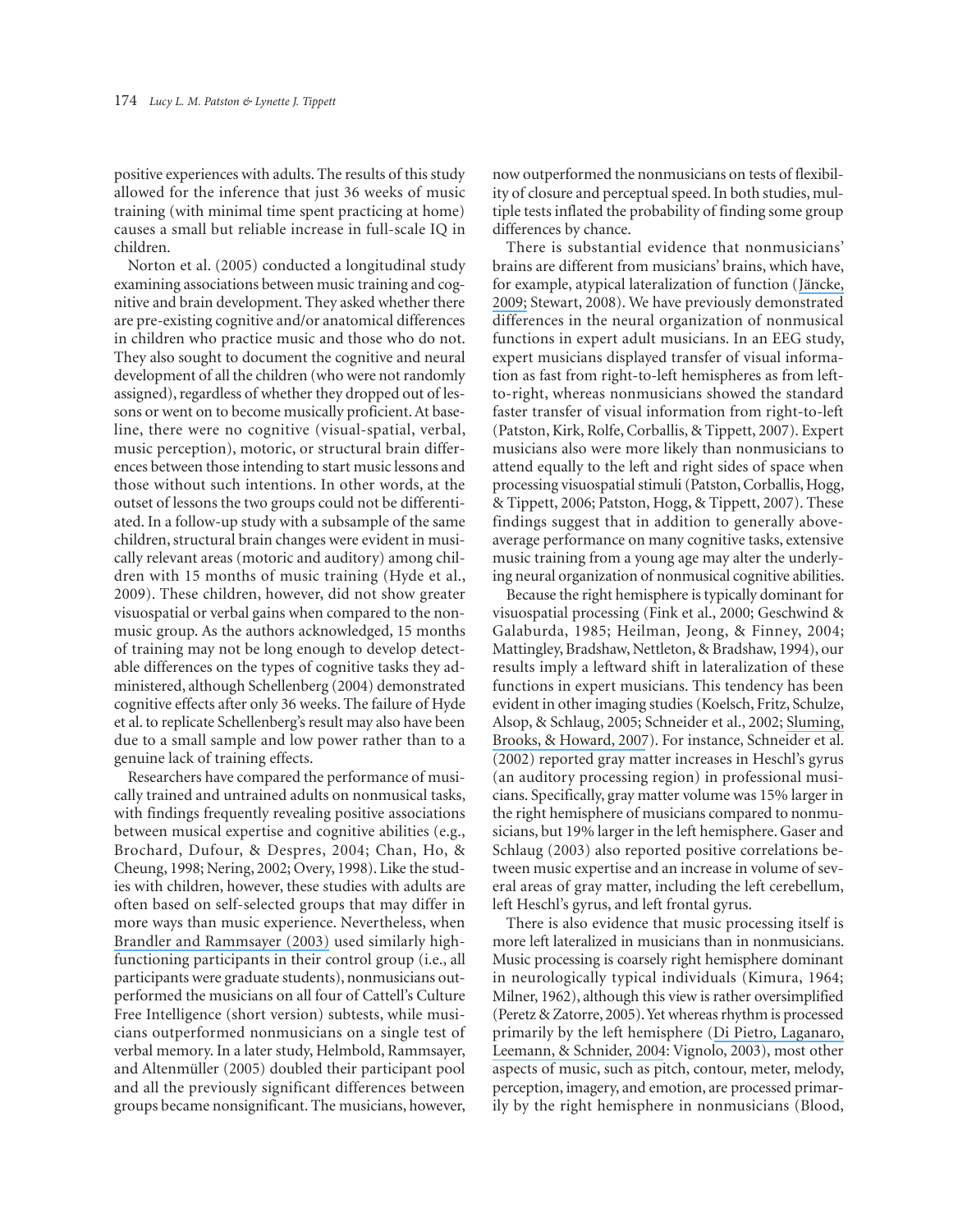Zatorre, Bermudez, & Evans, 1999; Brown, Martinez, & Parsons, 2004; Liégeois-Chauvel, Peretz, Bab[aï](http://www.brams.umontreal.ca/plab/publications/from_author/babai_m), Laguitton, & Chauvel, 1998; Penhune, Zatorre, & Feindel, 1999; Tramo, Shah, & Braida, 2002; Zatorre & Halpern, 1993; Zatorre & Samson, 1991). In musicians, however, the dominance of the right hemisphere for music processing seems to be less pronounced.

In an early study, Bever and Chiarello (1974) reported that musicians have a right ear advantage when processing musical stimuli, pointing to left hemisphere dominance. The authors speculated that this was due to musicians' more analytical approach to music listening. Although these results have not been replicated, other studies using EEG and fMRI have provided evidence consistent with the findings of Bever and Chiarello (Bhattacharya & Petsche, 2001; Schmithorst & Holland, 2003). For example, Fabbro, Brusaferro and Bava (1990) reported that expert musicians showed left hemisphere superiority on a manual interference tapping paradigm that involved tapping while singing and whistling. Similarly, Baumann et al. (2007) reported greater left hemisphere activation in pianists than nonmusicians when listening to music. Furthermore, in an fMRI study that involved listening to music, Bangert et al. (2006) found that compared to nonmusicians, musicians had activation in a distinct network in the left hemisphere that extended from the left primary motor cortex to frontal areas and the superior portion of Broca's area. The authors speculated that: "Maybe the simplified notion popular in the 70s and 80s that music processing is generally lateralized to the right in nonmusicians, but 'switches' to the left in the course of becoming a professional musician...still has some truth to it" (p. 923).

In sum, although it is clear from the extensive literature on music processing that the two hemispheres have complementary roles in the perception of music, the extent to which each hemisphere is involved seems to differ in musicians compared to nonmusicians. Some studies investigating musical expertise have also reported leftward shifts in musicians in language lateralization. For example, Broca's area has been found to be larger in musicians (Sluming et al., 2002) and used in mental rotation tasks by musicians but not by nonmusicians ([Sluming,](https://www.researchgate.net/publication/6413202_Broca) [Brooks, Howard, Downes, & Roberts, 2007](https://www.researchgate.net/publication/6413202_Broca)).

There is great interest in the commonalities and differences between music and language due to the central role both play in our everyday lives (Patel, 2008), and many researchers have investigated the neural networks responsible for both domains. Currently there is debate concerning the extent of the overlap between music and language processing in the brain. Peretz and colleagues have worked extensively with individuals with acquired and congenital amusia who show dissociation between music and language abilities, which is consistent with modularity, or functional independence, of language and music (Peretz, 2001, 2009; Peretz & Coltheart, 2003). Nevertheless, other findings suggest that the networks underlying the processing of music and language may not be independent, either in musicians (Patel, 2003; Patel, Gibson, Ratner, Besson, & Holcomb, 1998; Sluming et al., 2002) or nonmusicians (Koelsch et al., 2002; Maess, Koelsch, Gunter, & Friederici, 2001). One way to determine whether the processing of music and language overlap in musicians, and thus perhaps share common underlying processing networks, would be to test for cognitive interference when processing a language task in the presence of background music, and to investigate whether such interference is greater in musicians than in nonmusicians.

Kämpfe, Sedlmeier and Renkewitz (2010) conducted a meta-analysis of the literature investigating the effects of background music in the general population. They reported small positive effects for motor behaviors, such as increased running pace when listening to fast music [\(Edworthy & Waring, 2006\),](https://www.researchgate.net/publication/6705777_The_effects_of_music_tempo_and_loudness_level_on_treadmill_exercise?el=1_x_8&enrichId=rgreq-162b870224c03654c9af4ffb64a488bc-XXX&enrichSource=Y292ZXJQYWdlOzI1NjQ2MDA4NjtBUzo5OTM0NjE1MDMzMDM3MUAxNDAwNjk3Mzc2MTYx) and for emotional reactions, such as reduced nervousness when listening to music at work (Oldham, Cummings, Mischel, Schnidtke, & Zhou, 1995). In contrast, there were small negative impacts of background music on memory performance (e.g., [de Groot, 2006;](https://www.researchgate.net/publication/229809470_Effects_of_Stimulus_Characteristics_and_Background_Music_on_Foreign_Language_Vocabulary_Learning_and_Forgetting?el=1_x_8&enrichId=rgreq-162b870224c03654c9af4ffb64a488bc-XXX&enrichSource=Y292ZXJQYWdlOzI1NjQ2MDA4NjtBUzo5OTM0NjE1MDMzMDM3MUAxNDAwNjk3Mzc2MTYx) Nittono, 1997) and reading performance (e.g., [Etaugh & Ptasnik, 1982](https://www.researchgate.net/publication/234698596_Effects_of_Studying_to_Music_and_Post-Study_Relaxation_on_Reading_Comprehension?el=1_x_8&enrichId=rgreq-162b870224c03654c9af4ffb64a488bc-XXX&enrichSource=Y292ZXJQYWdlOzI1NjQ2MDA4NjtBUzo5OTM0NjE1MDMzMDM3MUAxNDAwNjk3Mzc2MTYx)). A study by Freeburne and Fleischer (1952), however, (not included in the Kämpfe et al. meta-analysis) found that participants read faster in the presence of music compared to silence. Although research examining the effect of background music has been conducted for some decades, to our knowledge no studies have contrasted the cognitive performance of musicians and nonmusicians in the presence of music.

In the present study, musicians and nonmusicians were compared on a language task (sentence comprehension) and a visual task (visuospatial search) under three conditions: music played correctly, music played incorrectly, and silence. Our goal was to test whether processing of music and language is functionally independent in musicians but not in nonmusicians. Because of the evidence that in musicians, music and language processing share cognitive and neural resources, we predicted that the performance of the musicians would be impaired on the language (but not the visuospatial) task in both music conditions, with the greatest impairment in the incorrect music condition. We expected performance on the visuospatial task for both musicians and nonmusicians to be unaffected by background music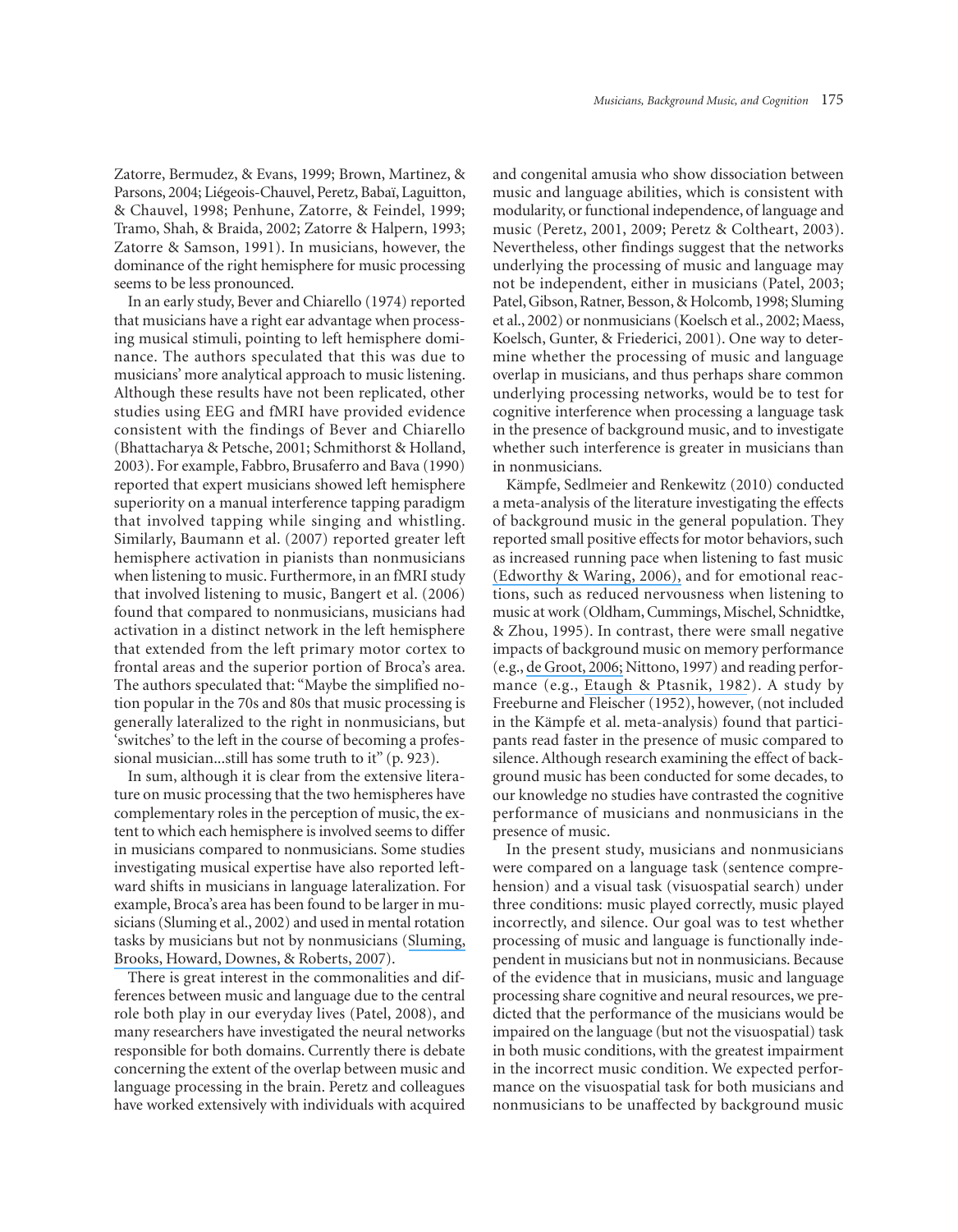because visual and music processing involve separate networks.

The music-incorrect condition was included to examine whether music with "grammatical" errors played in the background would further exacerbate interference in musicians. Although it has been found that nonmusicians are as proficient as musicians at detecting musical syntactic violations such as Neapolitan 6<sup>th</sup> chords (i.e., a C# major chord in the key of C major; Koelsch et al., 2005), musicians show more pronounced ERP responses compared to nonmusicians when hearing these kinds of errors (Koelsch et al., 2002), and these responses have been localized in areas of the frontal cortex, especially in the left hemisphere in musicians (Koelsch et al., 2005). Neapolitan 6<sup>th</sup> chords are quite obvious (and even humorous) when detecting these irregularities is the main task. We aimed to investigate whether more subtle syntactical errors that were irrelevant to the main task would be perceived by participants, and whether such errors might selectively hinder the performance of musicians.

#### Method

## *Participants*

The musician group comprised 36 participants (14 males) who had a minimum of 10 years of music training (*M* = 16.33, *SD* = 3.57, range: 10-27). All had started music lessons before age 13 (*M* = 6.17, *SD* = 2.04, range: 3-12), and all had achieved at least Grade 5 from the British Royal Schools of Music in theory, voice, or an instrument. (Grade 5 is an above average level of attainment in music exams that range from Grades 1 to 8.) Moreover, they could all read music and each participant had performed music at university or at a national level. Five musicians had absolute pitch. Of the 36 musicians, 35 played more than one instrument (one participant played only the piano) and 24 played three or more (*M* = 3.17, *SD* = 1.28, range: 1-7). The most commonly played instrument was the voice  $(n = 33)$ , followed by the piano

 $(n = 31)$ , and then the violin  $(n = 13)$ ; four members played either the flute or oboe. Three musicians played the clarinet, viola, organ, or recorder, two played the cello, French horn, trumpet, or percussion, and one played the guitar, harpsichord, ukulele, trombone, baritone, bagpipes, cornet, or saxophone.

The nonmusician group consisted of 36 participants (13 males), each with fewer than 4 years of music training (24 had no training at all; *M* = 0.86, *SD* = 1.27, range: 0–3). None of the nonmusicians could either play or read music. General exclusion criteria included previous serious brain injury or childhood epilepsy, color blindness, English as a second language, and formal music training of more than 3 years but fewer than 10 years. All participants had normal hearing.

The musician and nonmusician groups were matched in terms of age, gender balance, and handedness as assessed by the Edinburgh laterality quotient (Oldfield, 1971). There were also no significant differences between the two groups on measures of general cognitive ability, as assessed by a measure of verbal IQ (the National Adult Reading Test, NART; Nelson & Willison, 1991), and a measure of fluid intelligence (the Matrix Reasoning Subtest of the Wechsler Adult Intelligence Scale—Third Edition; Wechsler, 1997; see Table 1). Matrix Reasoning requires reasoning, problem-solving skills, and mentalmanipulation ability ([Tulsky, Sakolfske, & Zhu, 2003](https://www.researchgate.net/publication/285216243_Revising_a_standard_An_evaluation_of_the_origin_and_development_of_the_WAIS-III?el=1_x_8&enrichId=rgreq-162b870224c03654c9af4ffb64a488bc-XXX&enrichSource=Y292ZXJQYWdlOzI1NjQ2MDA4NjtBUzo5OTM0NjE1MDMzMDM3MUAxNDAwNjk3Mzc2MTYx)), and is comparable to the Raven's Standard Progressive Matrices (Raven, Raven, & Court, 1998).

#### *Materials*

*Language comprehension task.* A language comprehension task, created for this study, consisted of 144 sevenword sentences that were each converted into singular and plural forms as well as grammatically correct and incorrect versions, resulting in 576 items. Participants were asked to read each sentence silently and mark with a cross those that were grammatically incorrect, completing as many as possible in a period of 8 min. Different sets of sentences were used in the three conditions.

**Table 1.** Demographic Characteristics of Participants in the Musician and Nonmusician Groups.

|                             | Musicians ( $N = 36$ ) | Nonmusicians ( $N = 36$ ) | Statistical values       |
|-----------------------------|------------------------|---------------------------|--------------------------|
| Age                         | 23.47 (4.91)           | 24.14(7.10)               | $t(70) = .46, p = .64$   |
| Gender                      | 14 males<br>22 females | 13 males<br>23 females    | $\chi(1) = .06, p = .81$ |
| Laterality Quotient         | 73.72 (53.09)          | 71.15 (56.87)             | $t(70) = .20, p = .84$   |
| NART $(2nd ed.)$            | 110.89 (6.94)          | 108.28(6.15)              | $t(70) = 1.69, p = .10$  |
| Matrix Reasoning (WAIS-III) | 15.83(1.61)            | 15.28(1.98)               | $t(70) = 1.31, p = .20$  |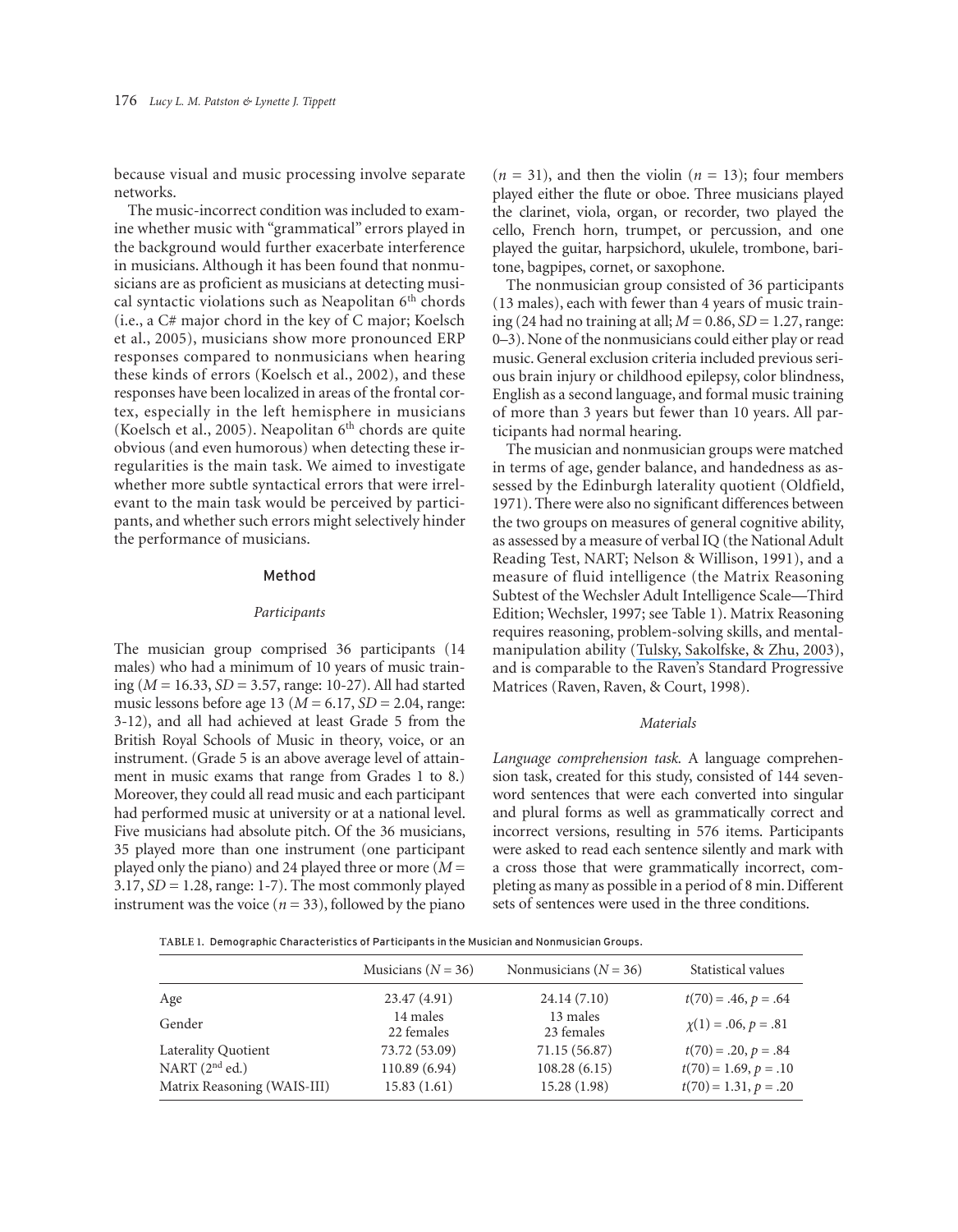*Visuospatial search task.* A visuospatial search task, also created for this study, comprised 360 novel designs made up of 12 geometric shapes and six, seven, or eight colored dots (red, blue, green, and yellow) arranged evenly within an 8 cm x 8 cm box (see Figure 1, color plate section). Participants were required to locate a difference between two nearly identical visual designs placed side by side and to indicate the quadrant in which this difference appeared. They were told that in the right-hand design one colored dot could have moved or changed color in comparison to the left-hand design in one of the four quadrants, which were distinguished by dashed lines. They were also given a template to refer to with the numbers 1, 2, 3, and 4 typed into the corresponding quadrants. Participants completed as many items as possible in a period of 8 min. Different sets of designs were used in the three conditions.

## *Experimental Conditions*

All participants completed the two tasks in each of three experimental conditions: while listening to the music played correctly, the music played with errors, and in silence. Four piano pieces were used in the study: 1) Phantasie in C minor by Mozart, 2) 'O Lieb' in A♭ . major by Lizst, 3) Sonata Opus 53 second movement in C major by Beethoven, and 4) Sonata Opus 54 in F major by Beethoven. The music-incorrect condition consisted of the same piano pieces as in the music-correct condition but each piece was contaminated with harmonically incorrect notes, or "mistakes," placed at approximately regular intervals throughout the piece. It was hypothesized that incorrectly played music would further exacerbate any effect seen in the musician group during task completion. Before participating in the study, participants were asked to listen to a CD of the four piano pieces played correctly five times. This manipulation ensured that all participants were equally exposed to the music prior to testing, at least from recent listening.

## *Procedure*

Participants were tested individually in a quiet room. Testing took between 90 and 120 min to complete and breaks were given as required. Audio screening tasks and music conditions were played from a portable Discman or computer via computer speakers at a distance of one to two meters, and were set to a comfortable listening level (approximately 55 dB). The participants completed five screening tasks and then the experimental tasks. The screening tasks were: 1) the NART (Nelson & Willison, 1991), 2) the Matrix Reasoning Subtest ([Wechsler, 1997](https://www.researchgate.net/publication/289963775_Wechsler_Adult_Intelligence_Scale-Third_Edition?el=1_x_8&enrichId=rgreq-162b870224c03654c9af4ffb64a488bc-XXX&enrichSource=Y292ZXJQYWdlOzI1NjQ2MDA4NjtBUzo5OTM0NjE1MDMzMDM3MUAxNDAwNjk3Mzc2MTYx)), 3) Ishihara's test for color blindness (Ishihara, 1992), 4) the Edinburgh Handedness Inventory (Oldfield, 1971), and 5) a questionnaire containing items concerning demographic variables and music background and achievement. Musician participants who claimed to have absolute pitch also completed a test adapted from Baharloo, Johnston, Service, Gitschier, and Freimer (1998) to verify their status. All met the criterion for absolute pitch.

All participants completed the two tasks (language comprehension and visuospatial search) in each of the three conditions (silence, music-correct, and musicincorrect). Counterbalancing of conditions was arranged by a Latin square procedure and tasks within blocks of conditions were alternated between the language and visual tasks. After every task accompanied by music, participants were asked "Did you notice anything about the music?" and brief responses were recorded qualitatively. These responses were then coded as positive or negative instances of mistake perception.

## Results

The dependent variables represented the number of correct items completed on the language comprehension and visuospatial search tasks. Separate mixed-design ANOVAs were conducted for each task with condition (silence, music-correct, and music-incorrect) as the repeated measure and group (musicians and nonmusicians) as the between-subjects factor. Musicians with absolute pitch performed no differently from other musicians and were included in the musician group for all analyses.

For the language comprehension task, a main effect of group,  $F(1, 70) = 7.33$ ,  $p = .01$ ,  $\eta_p^2 = .10$ , indicated that musicians ( $M = 169.94$ ,  $SD = 62.78$ ) completed more items correctly than did nonmusicians (*M* = 138.17,  $SD = 43.86$ . There was also a main effect of condition,  $F(2, 140) = 12.71, p < .001, \eta_p^2 = .15$ , with significantly reduced performance in the music-incorrect condition  $(M = 143.19; SD = 51.17)$  compared to both the music-correct condition ( $M = 155.00$ ;  $SD = 5.89$ ),  $p =$ .007, and the silence condition (*M* = 163.96; *SD* = 62.17), *p* < .001. The difference between the silence and musiccorrect conditions was only marginal,  $p = .08$ . Of particular interest was the significant interaction between condition and group,  $F(2, 140) = 4.43$ ,  $p = .02$ ,  $\eta_p^2 = .06$ . Follow-up pairwise comparisons revealed that the musicians scored higher than the nonmusicians in the conditions of silence,  $p = .003$ , and music-correct,  $p = .008$ , but not in the music-incorrect condition,  $p > 0.1$ . Alternative analyses revealed that the musicians completed significantly more items in the silence than in the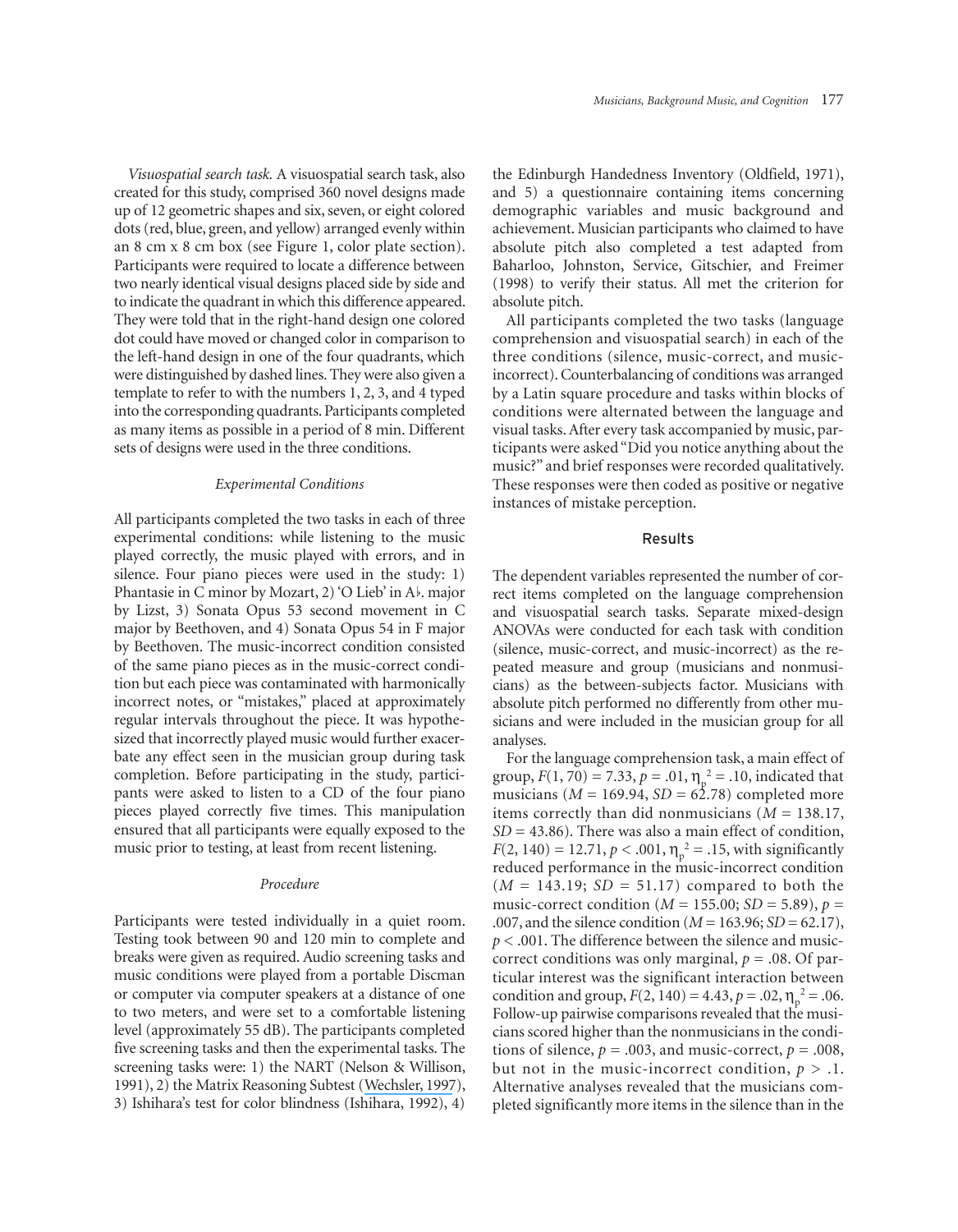music-correct condition ( $p = .04$ ), and in the musiccorrect condition than in the music-incorrect condition  $(p = .002)$ . As predicted, performance of the nonmusicians was unaffected by condition (see Figure 2).

The number of errors made by participants on the language comprehension task was low (*M* = 6.75, *SD* = 5.88). Because the number of errors was not normally distributed (several participants made no errors at all), Mann-Whitney *U* tests were used to test whether there were group differences in each of the three conditions (music-correct, music-incorrect, silence). Musicians made fewer errors than nonmusicians in all three conditions, *p*s < .05.

On the visuospatial search task, musicians (*M* = 83.41,  $SD = 18.08$ ) completed significantly more items correctly than did the nonmusicians ( $M = 73.54$ ,  $SD =$ 13.63),  $F(2, 140) = 10.16$ ,  $p = .002$ ,  $\eta_p^2 = .13$  (see Figure 3), but there was no group by condition interaction and no main effect of condition, *F*s < 1. Because many participants did not make any errors at all, Mann-Whitney *U* tests were again used to test whether there was a group difference in errors in any of the three conditions. No differences were found, *p*s > .20. In short, although the musicians completed more items overall than nonmusicians, neither group was affected by the presence of music, whether it was played correctly or incorrectly.

On both tasks participants were asked whether they had noticed anything about the music in the two music conditions. Out of the 36 nonmusicians, 34 did not report any mistakes in the music-incorrect condition during either of the tasks, two reported there might have been mistakes in the music-incorrect condition, and one reported there might have been mistakes in the music-correct condition. Thus, the nonmusicians were not overtly aware of the mistakes in the music-incorrect condition. In striking contrast, 27 of the 36 musician participants reported having heard mistakes during one or both of the tasks in the music-incorrect condition. The number of musicians (*n* = 27) correctly identifying mistakes in either of the tasks in the music-incorrect condition was significantly greater than the number of nonmusicians  $(n = 2)$  identifying mistakes,  $\chi^2_{(1)} = 36.09$ ,  $p < .001$ . Six musicians thought that they had heard mistakes in the music-correct condition. Four of these were when the music-correct condition was presented after the music-incorrect condition, however, and thus these participants may have falsely identified mistakes due to heightened expectation.

#### Discussion

Musicians and nonmusicians performed a language comprehension task and a visuospatial search task under three conditions: music-correct, music-incorrect, and silence. The ability of the musicians to process and evaluate the grammaticality of sentences was significantly reduced when music was played in the background, particularly when the music contained mistakes. By contrast, there was no effect of music played either correctly or incorrectly on the musicians' performance on the visuospatial task. Moreover, the performance of nonmusicians was not affected on either the language or visuospatial search task by the presence of music played either correctly or incorrectly.





**FIGURE 2.** Mean number of correct items completed on the language comprehension task in three conditions for musicians and nonmusicians. Error bars represent standard errors.

**FIGURE 3.** Mean number of correct items completed on the visuospatial search task in three conditions for musicians and nonmusicians. Error bars represent standard errors.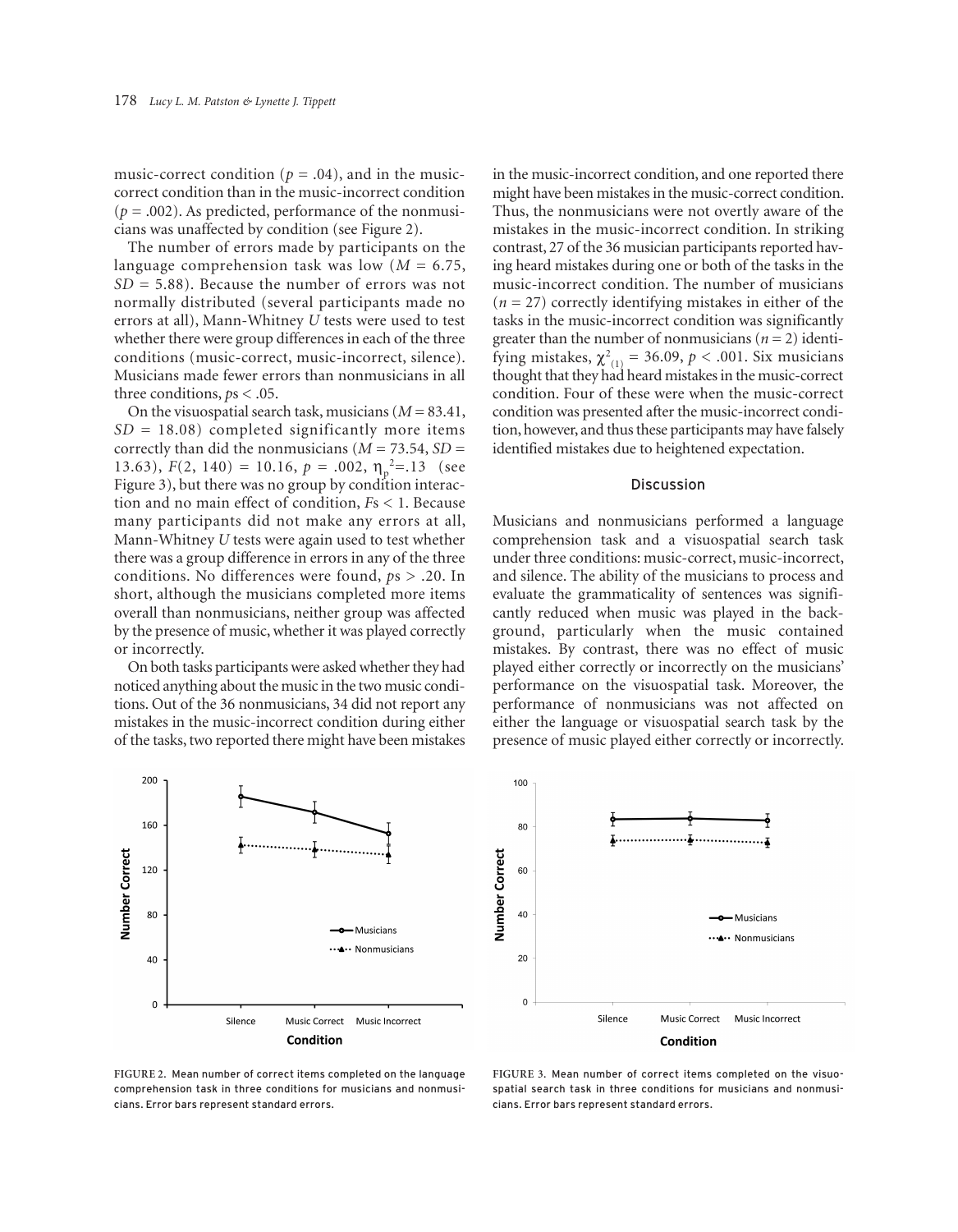These findings challenge the view that music and language are functionally independent in expert musicians, and instead suggest that when musicians process music they recruit a network that overlaps with the network used during language processing. As a result, the presence of music interfered with the efficiency of language processing but not with visuospatial processing. Our findings suggest that for expert musicians with years of music training, the processing of music and the processing of language call upon shared cognitive and/ or neural resources, and thus background music interferes with musicians' ability to process language simultaneously. The finding that musicians completed even fewer items when the background music contained harmonically inappropriate notes suggests that the interference is exacerbated by the additional processing required to parse grammatically incorrect music.

The design of our study rules out the possibility that the effect of background music on the language task for the musicians was due to increased general attentional demands when music is present (cf. Kämpfe et al., 2010). Otherwise, one might argue that the poorer performance of the musicians on the language task in the music conditions could be due to the task being more attentiondemanding, possibly akin to a dual-task paradigm with increased demands on attentional resources. On this view, because the nonmusicians did not process the background music, they completed a single task undistracted—in all three conditions. This account fails to explain, however, why musicians did not show the same decrement in performance in the visuospatial task when music was played. Indeed the absence of an effect of the music manipulation in this instance provides strong evidence that these results are not simply reflecting a dual-task phenomenon, or, more generally, a consequence of broad attentional influences.

Another possibility is that performance in the language task was affected by the music conditions because it was more difficult than the visuospatial search task. This account does not seem likely, however, because both groups completed considerably more items on the language than the visual task. Moreover, error rates on both tasks were very low for both groups.

Despite matching the musician and nonmusician groups on verbal and visual intelligence, the musician group performed at a higher level than the nonmusician group on both the language comprehension task and the visuospatial search task. This finding is consistent with much of the literature on children and music training (Schellenberg, 2004, 2005, 2006) and with some previous findings in adult populations (Brochard et al., 2004; Chan et al., 1998; Jakobson, Lewycky, Kilgour, & Stoesz, 2008; Patston et al., 2006, 2007; Schellenberg, 2006; Sluming et al., 2002). While the NART and Matrix Reasoning tests are very good predictors of verbal and fluid intelligence, respectively, it should be noted that our participants were not equated on full-scale IQ, so there remains the possibility that the musicians in this sample were more cognitively capable than those in the nonmusician group. Recent research carried out specifically to compare fluid intelligence between musicians and nonmusicians has, on the whole, reported null findings ([Brandler & Rammsayer,](https://www.researchgate.net/publication/270626587_Differences_in_Mental_Abilities_between_Musicians_and_Non-Musicians?el=1_x_8&enrichId=rgreq-162b870224c03654c9af4ffb64a488bc-XXX&enrichSource=Y292ZXJQYWdlOzI1NjQ2MDA4NjtBUzo5OTM0NjE1MDMzMDM3MUAxNDAwNjk3Mzc2MTYx) [2003;](https://www.researchgate.net/publication/270626587_Differences_in_Mental_Abilities_between_Musicians_and_Non-Musicians?el=1_x_8&enrichId=rgreq-162b870224c03654c9af4ffb64a488bc-XXX&enrichSource=Y292ZXJQYWdlOzI1NjQ2MDA4NjtBUzo5OTM0NjE1MDMzMDM3MUAxNDAwNjk3Mzc2MTYx) Helmbold et al., 2005; Schellenberg & Moreno, 2010). In future studies, it might be preferable to administer the entire WAIS-III (or WAIS-IV).

Recently, Schellenberg and Moreno (2010) tested adult musicians and nonmusicians on Raven's Advanced Progressive Matrices (Raven et al., 1998) and found no difference between groups. We similarly found no difference between groups on the Matrix Reasoning subtest of the WAIS-III (Wescher 1997), which is a very similar task involving visual abstract reasoning, problem-solving skills, and mental-manipulation ability. Perhaps the advantage in performance seen in the musicians on our language and visuospatial tasks lies in enhanced motivation among musicians (cf. McAuley, Henry, & Tuft, 2011).

Processing speed has been associated with the integrity of white matter tracts (e.g., Roosendaal et al., 2009; Wilde et al., 2006), and white matter changes have been seen in studies of musicians using morphometric (Schlaug et al., 1995) and diffusion tensor imaging (Bengtsson et al., 2005; [Schmithorst & Wilke, 2002](https://www.researchgate.net/publication/11490652_Differences_in_white_matter_architecture_between_musicians_and_non-musicians_A_diffusion_tensor_imaging_study?el=1_x_8&enrichId=rgreq-162b870224c03654c9af4ffb64a488bc-XXX&enrichSource=Y292ZXJQYWdlOzI1NjQ2MDA4NjtBUzo5OTM0NjE1MDMzMDM3MUAxNDAwNjk3Mzc2MTYx)). Factors such as the simultaneous bimanual requirement to play most instruments and the need to transfer visual inputs from music scores to bilateral motor outputs may stimulate myelination during music training in childhood and adolescence when plasticity is still high. This may lead to improvements in music performance and cognitive performance more generally.

Another possible explanation of the musicians' superior performance is that musicians have better executive function abilities than nonmusicians (Hannon & Trainor, 2007; Schellenberg & Peretz, 2008). Bialystok and DePape (2009) tested bilinguals, musicians, and control participants on the Simon task and found faster reaction times for bilinguals and musicians in conditions where executive control (ignoring irrelevant information) was required. Bugos, Perlstein, McCrae, Brophy, and Bedenbaugh (2007) provided older adults with 6 months of piano lessons and reported performance increases in the Trail Making Tests (Reitan & Wolfson, 1985) and the Digit-Symbol Coding subtest of the WAIS-III ([Wechsler, 1997](https://www.researchgate.net/publication/289963775_Wechsler_Adult_Intelligence_Scale-Third_Edition?el=1_x_8&enrichId=rgreq-162b870224c03654c9af4ffb64a488bc-XXX&enrichSource=Y292ZXJQYWdlOzI1NjQ2MDA4NjtBUzo5OTM0NjE1MDMzMDM3MUAxNDAwNjk3Mzc2MTYx)) compared to a control group. In one study of musically trained and untrained children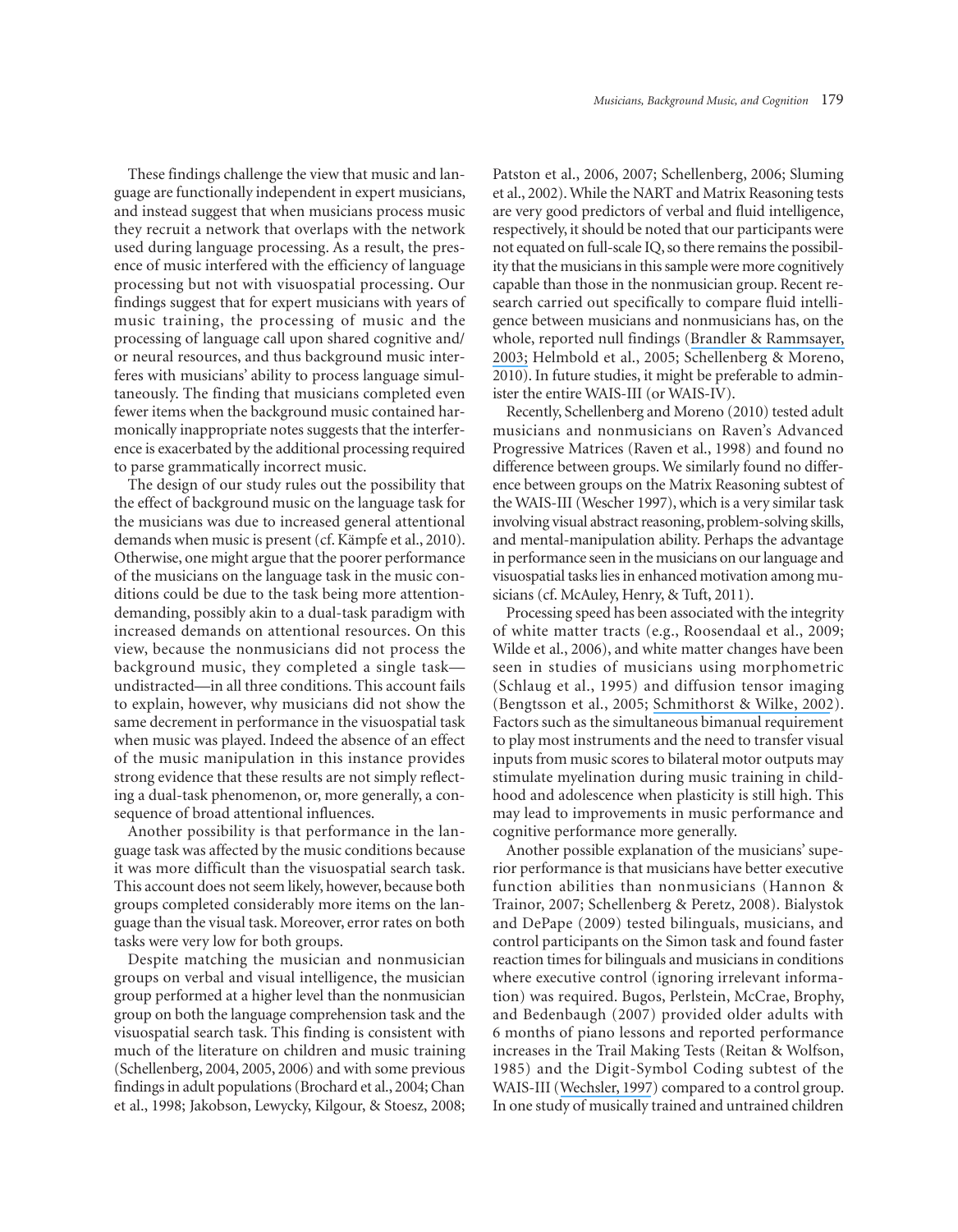[\(Schellenberg, 2011\),](https://www.researchgate.net/publication/51488360_Examining_the_association_between_music_lessons_and_intelligence?el=1_x_8&enrichId=rgreq-162b870224c03654c9af4ffb64a488bc-XXX&enrichSource=Y292ZXJQYWdlOzI1NjQ2MDA4NjtBUzo5OTM0NjE1MDMzMDM3MUAxNDAwNjk3Mzc2MTYx) however, there was no difference between groups on measures of executive function despite a large between-group difference in IQ. In another study of musically trained and untrained children of the same age (Degé, Kubicek, & Schwarzer, 2011), between-group differences in executive function were evident and these differences mediated between-group differences in IQ. In short, there is emerging (but inconsistent) evidence indicating that executive function abilities may be enhanced as a result of music lessons and could, therefore, contribute positively to general cognitive functioning in musicians.

In summary, the performance of musicians was negatively affected by the presence of background music compared to silence when performing a language comprehension task involving grammaticality judgements. Their performance was not, however, affected when solving a visuospatial search task. In contrast, the performance of nonmusicians was not affected by background music on either task. These results suggest that musicians have difficulty simultaneously processing music (particularly incorrect music) and grammar, and we argue that this is due to competition in musicians between the systems that process language and music. The results presented here support the hypothesis that musicians process language and music using the same, or at least overlapping, networks, and are consistent with the view that music and language are not functionally independent, at least among musicians.

## Author Note

We would like to thank Glenn Schellenberg, Ellen Winner, and an anonymous reviewer for their helpful comments on a previous version of the manuscript.

*Correspondence concerning this article should be sent to* Lucy Patston, Department of Psychology, The University of Auckland, Level 6, Human Sciences Building, 10 Symonds Street, Private Bag 92019, Auckland, New Zealand. E-mail: l.patston@auckland.ac.nz

#### References

- Baharloo, S., Johnston, P. A., Service, S. K., Gitschier, J., & FREIMER, N. B. (1998). Absolute pitch: An approach for identification of genetic and nongenetic components. *American Journal of Human Genetics, 62*, 224–231.
- Bangert, M., Peschel, T., Schlaug, G., Rotte, M., Drescher, D., Hinrichs, H., & Altenmüller, E. (2006). Shared networks for auditory and motor processing in professional pianists: Evidence from fMRI conjunction. *NeuroImage, 30*, 917–926.
- Baumann, S., Koeneke, S., Schmidt, C. F., Meyer, M., Lutz, K., & JANCKE, L. (2007). A network for audio-motor coordination in skilled pianists and non-musicians. *Brain Research, 1161*, 65–78.
- Bengtsson, S. L., Nagy, Z., Skare, S., Forsman, L., Forssberg, H., & Ullen, F. (2005). Extensive piano practicing has regionally specific effects on white matter development. *Nature Neuroscience, 8*, 1148–1150.
- BEVER, T. G., & CHIARELLO, R. J. (1974). Cerebral dominance in musicians and nonmusicians. *Science, 185*, 537–539.
- BHATTACHARYA, J., & PETSCHE, H. (2001). Musicians and the gamma band: A secret affair? *NeuroReport, 12*, 371–374.
- Bialystok, E., & DePape, A.-M. (2009). Musical expertise, bilingualism, and executive functioning. *Journal of Experimental Psychology: Human Perception and Performance, 35*, 565–574.
- Bilhartz, T. D., Bruhn, R. A., & Olson, J. E. (2000). The effect of early music training on child cognitive development. *Journal of Applied Developmental Psychology, 20*, 615–636.
- Blood, A. J., Zatorre, R. J., Bermudez, P., & Evans, A. C. (1999). Emotional responses to pleasant and unpleasant music correlate with activity in paralimbic brain regions. *Nature Neuroscience, 2*, 382–387.
- [Brandler, S., & Rammsayer, T. H. \(](https://www.researchgate.net/publication/270626587_Differences_in_Mental_Abilities_between_Musicians_and_Non-Musicians?el=1_x_8&enrichId=rgreq-162b870224c03654c9af4ffb64a488bc-XXX&enrichSource=Y292ZXJQYWdlOzI1NjQ2MDA4NjtBUzo5OTM0NjE1MDMzMDM3MUAxNDAwNjk3Mzc2MTYx)2003). Differences in mental [abilities between musicians and non-musicians.](https://www.researchgate.net/publication/270626587_Differences_in_Mental_Abilities_between_Musicians_and_Non-Musicians?el=1_x_8&enrichId=rgreq-162b870224c03654c9af4ffb64a488bc-XXX&enrichSource=Y292ZXJQYWdlOzI1NjQ2MDA4NjtBUzo5OTM0NjE1MDMzMDM3MUAxNDAwNjk3Mzc2MTYx) *Psychology of Music, 31*[, 123–138.](https://www.researchgate.net/publication/270626587_Differences_in_Mental_Abilities_between_Musicians_and_Non-Musicians?el=1_x_8&enrichId=rgreq-162b870224c03654c9af4ffb64a488bc-XXX&enrichSource=Y292ZXJQYWdlOzI1NjQ2MDA4NjtBUzo5OTM0NjE1MDMzMDM3MUAxNDAwNjk3Mzc2MTYx)
- Brochard, R., Dufour, A., & Despres, O. (2004). Effect of musical expertise on visuospatial abilities: Evidence from reaction times and mental imagery. *Brain and Cognition, 54*, 103–109.
- Brown, S., Martinez, M. J., & Parsons, L. M. (2004). Passive music listening spontaneously engages limbic and paralimbic systems. *NeuroReport, 15*, 2033–2037.
- [Bugos, J. A., Perlstein, W. M., McCrae, C. S., Brophy, T. S., &](https://www.researchgate.net/publication/6224665_Individualized_Piano_Instruction_enhances_executive_functioning_and_working_memory_in_older_adults?el=1_x_8&enrichId=rgreq-162b870224c03654c9af4ffb64a488bc-XXX&enrichSource=Y292ZXJQYWdlOzI1NjQ2MDA4NjtBUzo5OTM0NjE1MDMzMDM3MUAxNDAwNjk3Mzc2MTYx) BEDENBAUGH, P. H. ([2007\). Individualized piano Instruction](https://www.researchgate.net/publication/6224665_Individualized_Piano_Instruction_enhances_executive_functioning_and_working_memory_in_older_adults?el=1_x_8&enrichId=rgreq-162b870224c03654c9af4ffb64a488bc-XXX&enrichSource=Y292ZXJQYWdlOzI1NjQ2MDA4NjtBUzo5OTM0NjE1MDMzMDM3MUAxNDAwNjk3Mzc2MTYx) [enhances executive functioning and working memory in](https://www.researchgate.net/publication/6224665_Individualized_Piano_Instruction_enhances_executive_functioning_and_working_memory_in_older_adults?el=1_x_8&enrichId=rgreq-162b870224c03654c9af4ffb64a488bc-XXX&enrichSource=Y292ZXJQYWdlOzI1NjQ2MDA4NjtBUzo5OTM0NjE1MDMzMDM3MUAxNDAwNjk3Mzc2MTYx) older adults. *[Aging and Mental Health, 11](https://www.researchgate.net/publication/6224665_Individualized_Piano_Instruction_enhances_executive_functioning_and_working_memory_in_older_adults?el=1_x_8&enrichId=rgreq-162b870224c03654c9af4ffb64a488bc-XXX&enrichSource=Y292ZXJQYWdlOzI1NjQ2MDA4NjtBUzo5OTM0NjE1MDMzMDM3MUAxNDAwNjk3Mzc2MTYx)*, 464–471.
- Chan, A. S., Ho, Y., & Cheung, M. (1998). Music training improves verbal memory. *Nature, 396*, 128.
- Cheek, J. M., & Smith, L. R. (1999). Music training and mathematics achievement. *Adolescence, 34*, 759–761.
- DE GROOT, A. M. B. ([2006\). Effects of stimulus characteristics](https://www.researchgate.net/publication/229809470_Effects_of_Stimulus_Characteristics_and_Background_Music_on_Foreign_Language_Vocabulary_Learning_and_Forgetting?el=1_x_8&enrichId=rgreq-162b870224c03654c9af4ffb64a488bc-XXX&enrichSource=Y292ZXJQYWdlOzI1NjQ2MDA4NjtBUzo5OTM0NjE1MDMzMDM3MUAxNDAwNjk3Mzc2MTYx) [and background music on foreign language vocabulary](https://www.researchgate.net/publication/229809470_Effects_of_Stimulus_Characteristics_and_Background_Music_on_Foreign_Language_Vocabulary_Learning_and_Forgetting?el=1_x_8&enrichId=rgreq-162b870224c03654c9af4ffb64a488bc-XXX&enrichSource=Y292ZXJQYWdlOzI1NjQ2MDA4NjtBUzo5OTM0NjE1MDMzMDM3MUAxNDAwNjk3Mzc2MTYx)  [learning and forgetting.](https://www.researchgate.net/publication/229809470_Effects_of_Stimulus_Characteristics_and_Background_Music_on_Foreign_Language_Vocabulary_Learning_and_Forgetting?el=1_x_8&enrichId=rgreq-162b870224c03654c9af4ffb64a488bc-XXX&enrichSource=Y292ZXJQYWdlOzI1NjQ2MDA4NjtBUzo5OTM0NjE1MDMzMDM3MUAxNDAwNjk3Mzc2MTYx) *Language Learning, 56*, 463–506.
- Degé, F., Kubicek, C., & Schwarzer, G. (2011). Music lessons and intelligence: A relation mediated by executive functions. *Music Perception, 29,* 195–201.
- Di [Pietro, M., Laganaro, M., Leemann, B., & Schnider, A.](https://www.researchgate.net/publication/7247962_Receptive_amusia_Temporal_auditory_processing_deficit_in_a_professional_musician_following_a_left_temporo-parietal_lesion?el=1_x_8&enrichId=rgreq-162b870224c03654c9af4ffb64a488bc-XXX&enrichSource=Y292ZXJQYWdlOzI1NjQ2MDA4NjtBUzo5OTM0NjE1MDMzMDM3MUAxNDAwNjk3Mzc2MTYx)  ([2004\). Receptive amusia: Temporal auditory processing](https://www.researchgate.net/publication/7247962_Receptive_amusia_Temporal_auditory_processing_deficit_in_a_professional_musician_following_a_left_temporo-parietal_lesion?el=1_x_8&enrichId=rgreq-162b870224c03654c9af4ffb64a488bc-XXX&enrichSource=Y292ZXJQYWdlOzI1NjQ2MDA4NjtBUzo5OTM0NjE1MDMzMDM3MUAxNDAwNjk3Mzc2MTYx) [deficit in a professional musician following a left temporo](https://www.researchgate.net/publication/7247962_Receptive_amusia_Temporal_auditory_processing_deficit_in_a_professional_musician_following_a_left_temporo-parietal_lesion?el=1_x_8&enrichId=rgreq-162b870224c03654c9af4ffb64a488bc-XXX&enrichSource=Y292ZXJQYWdlOzI1NjQ2MDA4NjtBUzo5OTM0NjE1MDMzMDM3MUAxNDAwNjk3Mzc2MTYx)parietal lesion. *[Neuropsychologia, 42](https://www.researchgate.net/publication/7247962_Receptive_amusia_Temporal_auditory_processing_deficit_in_a_professional_musician_following_a_left_temporo-parietal_lesion?el=1_x_8&enrichId=rgreq-162b870224c03654c9af4ffb64a488bc-XXX&enrichSource=Y292ZXJQYWdlOzI1NjQ2MDA4NjtBUzo5OTM0NjE1MDMzMDM3MUAxNDAwNjk3Mzc2MTYx)*, 868–877.
- Edworthy, J., & Waring, H. (2006). The effects of music tempo and loudness level on treadmill exercise. *Ergonomics, 49*, 1597–1610.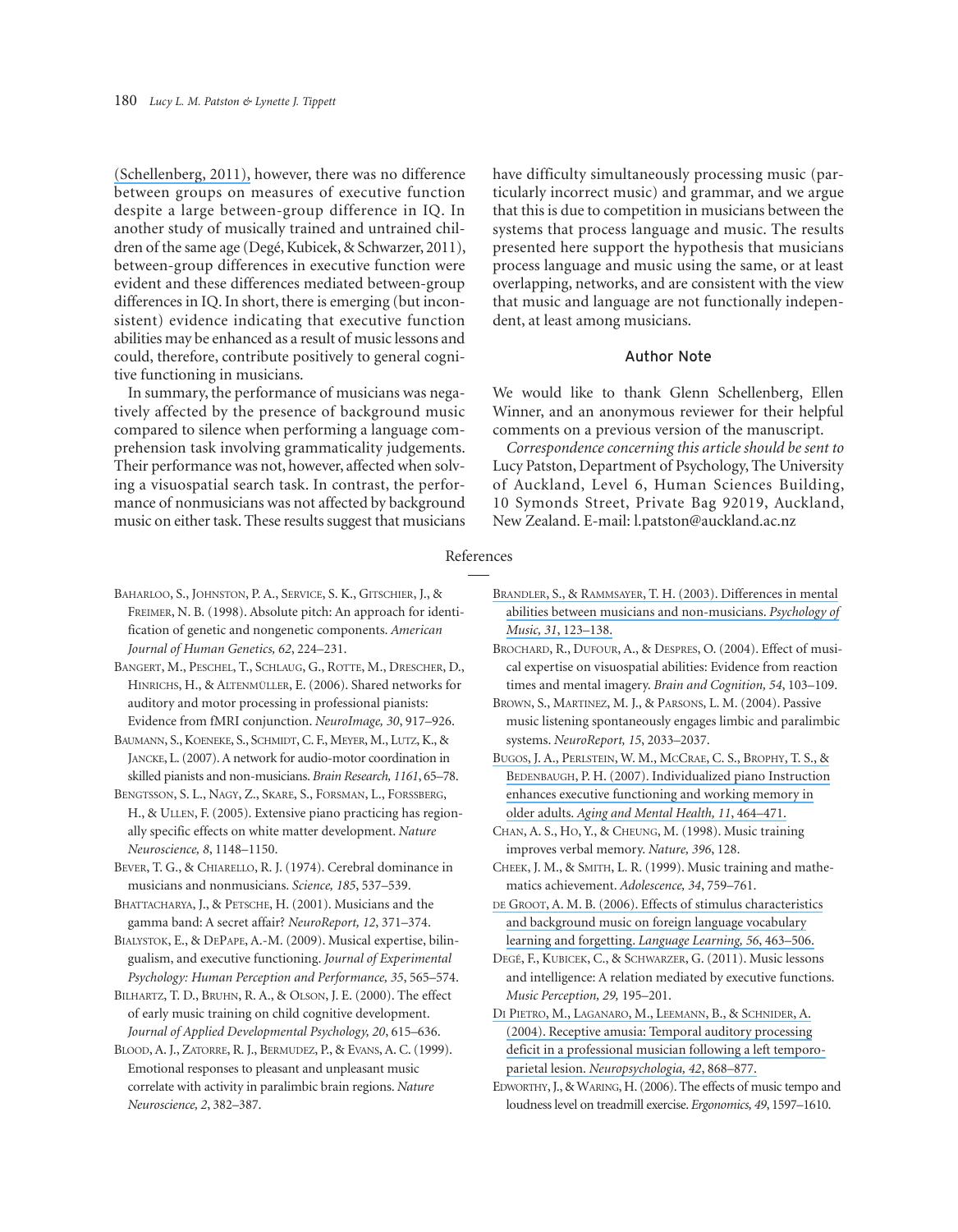Etaugh, C., & Ptasnik, P. ([1982\). Effects of studying to music](https://www.researchgate.net/publication/234698596_Effects_of_Studying_to_Music_and_Post-Study_Relaxation_on_Reading_Comprehension?el=1_x_8&enrichId=rgreq-162b870224c03654c9af4ffb64a488bc-XXX&enrichSource=Y292ZXJQYWdlOzI1NjQ2MDA4NjtBUzo5OTM0NjE1MDMzMDM3MUAxNDAwNjk3Mzc2MTYx)  [and post-study relaxation on reading comprehension.](https://www.researchgate.net/publication/234698596_Effects_of_Studying_to_Music_and_Post-Study_Relaxation_on_Reading_Comprehension?el=1_x_8&enrichId=rgreq-162b870224c03654c9af4ffb64a488bc-XXX&enrichSource=Y292ZXJQYWdlOzI1NjQ2MDA4NjtBUzo5OTM0NjE1MDMzMDM3MUAxNDAwNjk3Mzc2MTYx)  *[Perceptual and Motor Skills, 55](https://www.researchgate.net/publication/234698596_Effects_of_Studying_to_Music_and_Post-Study_Relaxation_on_Reading_Comprehension?el=1_x_8&enrichId=rgreq-162b870224c03654c9af4ffb64a488bc-XXX&enrichSource=Y292ZXJQYWdlOzI1NjQ2MDA4NjtBUzo5OTM0NjE1MDMzMDM3MUAxNDAwNjk3Mzc2MTYx)*, 141–142.

Fabbro, F., Brusaferro, A., & Bava, A. (1990). Opposite musicalmanual interference in young vs expert musicians. *Neuropsychologia, 28*, 871–877.

Fink, G. R., Marshall, J. C., Shah, N. J., Weiss, P. H., Halligan, P. W., GROSSE-RUYKEN, M., & FREUND, H. (2000). Line bisection judgments implicate right parietal cortex and cerebellum as assessed by fMRI. *Neurology, 54*, 1324–1331.

Forgeard, M., Winner, E., Norton, A., & Schlaug, G. (2008). Practicing a musical instrument in childhood is associated with enhanced verbal ability and nonverbal reasoning. *PLoS One, 3*, e3566. doi:10.1371/journal.pone.0003566

Freeburne, C. M., & Fleischer, M. S. (1952). The effect of music distraction upon reading rate and comprehension. *Journal of Educational Psychology, 43*, 101–109.

Gaab, N., & Schlaug, G. (2003). Musicians differ from nonmusicians in brain activation despite performance matching. *Annals of the New York Academy of Sciences, 999*, 385–388.

Gaser, C., & Schlaug, G. (2003). Brain structures differ between musicians and nonmusicians. *The Journal of Neuroscience, 23*, 9240–9245.

GESCHWIND, N., & GALABURDA, A. M. (1985). Cerebral lateralization: Biological mechanisms, associations, and pathology: II. A hypothesis and a program for research. *Archives of Neurology, 42*, 521–552.

Graziano, A. B., Peterson, M., & Shaw, G. L. (1999). Enhanced learning of proportional math through music training and spatial-temporal training. *Neurological Research, 21*, 139–152.

Gromko, J. E. (2005). The effect of music instruction on phonemic awareness in beginning readers. *Journal of Research in Music Education, 53*, 199–209.

Haimson, J., Swain, D., & Winner, E. (2011). Do mathematicians have above average musical skill? *Music Perception, 29,* 203–213.

Hannon, E. E., & Trainor, L. J. (2007). Music acquisition: Effects of enculturation and formal training on development. *Trends in Cognitive Sciences, 11*, 466–472.

Heilman, K. M., Jeong, Y., & Finney, G. R. (2004). Spatial cognition. *Neurology, 63*, 1994–1996.

Helmbold, N., Rammsayer, T., & Altenmüller, E. (2005). Differences in primary mental abilities between musicians and nonmusicians. *Journal of Individual Differences, 26*, 74– 85.

Hyde, K. L., Lerch, J., Norton, A., Forgeard, M., Winner, E., Evans, A. C., & Schlaug, G. (2009). Musical training shapes structural brain development. *The Journal of Neuroscience, 29*, 3019–3025.

Ishihara, S. (1992). *Ishihara's tests for colour-blindness*. Tokyo: Kanehara & Co.

Jakobson, L. S., Lewycky, S. T., Kilgour, A. R., & Stoesz, B. M. (2008). Memory for verbal and visual material in highly trained musicians. *Music Perception, 26*, 41–55.

Jäncke, L. ([2009\). Music drives brain plasticity.](https://www.researchgate.net/publication/47430098_Music_drives_brain_plasticity?el=1_x_8&enrichId=rgreq-162b870224c03654c9af4ffb64a488bc-XXX&enrichSource=Y292ZXJQYWdlOzI1NjQ2MDA4NjtBUzo5OTM0NjE1MDMzMDM3MUAxNDAwNjk3Mzc2MTYx) *F1000 Biology Reports*, *1*, 78*.* [doi:10.3410/B1-78](https://www.researchgate.net/publication/47430098_Music_drives_brain_plasticity?el=1_x_8&enrichId=rgreq-162b870224c03654c9af4ffb64a488bc-XXX&enrichSource=Y292ZXJQYWdlOzI1NjQ2MDA4NjtBUzo5OTM0NjE1MDMzMDM3MUAxNDAwNjk3Mzc2MTYx)

Kämpfe, J., Sedlmeier, P., & Renkewitz, F. (2010). The impact of background music on adult listeners: A meta-analysis. *Psychology of Music*. doi: 10.1177/0305735610376261

Kimura, D. (1964). Left-right differences in the perception of melodies. *Quarterly Journal of Experimental Psychology A, 16*, 355–358.

Koelsch, S., Fritz, T., Schulze, K., Alsop, D., & Schlaug, G. (2005). Adults and children processing music: An fMRI study. *NeuroImage, 25*, 1068–1076.

Koelsch, S., Gunter, T. C., von Cramon, D. Y., Zysset, S., Lohmann, G., & Friederici, A. D. (2002). Bach speaks: A cortical "language-network" serves the processing of music. *NeuroImage, 17*, 956–966.

Liégeois-Chauvel, C., Peretz, I., Babaï, M., Laguitton, V., & Chauvel, P. (1998). Contribution of different cortical areas in the temporal lobes to music processing. *Brain, 121*, 1853– 1867.

Maess, B., Koelsch, S., Gunter, T. C., & Friederici, A. D. (2001). Musical syntax is processed in Broca's area: An MEG study. *Nature Neuroscience, 4*, 540–545.

Mattingley, J. B., Bradshaw, J. L., Nettleton, N. C., & BRADSHAW, J. A. (1994). Can task specific perceptual bias be distinguished from unilateral neglect? *Neuropsychologia, 32*, 805–817.

MCAULEY, J. D., HENRY, M. J., & TUFT, S. (2011). Musician advantages in music perception: An issue of motivation, not just ability. *Music Perception, 28*, 505–518.

Milner, B. (1962). Laterality effects in audition. In V. B. Mountcastle (Ed.), *Interhemispheric relations and cerebral dominance* (pp. 177–195). Baltimore, MD: Johns Hopkins Press.

Moreno, S., Marques, C., Santos, A., Santos, M., Castro, S. L., & Besson, M. (2009). Musical training influences linguistic abilities in 8-year-old children: More evidence for brain plasticity. *Cerebral Cortex, 19*, 712–723.

Münte, T. F., Altenmüller, E. O., & Jäncke, L. (2002). The musician's brain as a model of neuroplasticity. *Nature Reviews Neuroscience, 3*, 473–478.

Nelson, H. E., & Willison, J. (1991). *National Adult Reading Test (NART)*: *Test manual* (2nd ed.). Windsor, UK: NFER Nelson.

Nering, M. E. (2002). The effect of piano and music instruction on intelligence of monozygotic twins. *Dissertation Abstracts International Section A: Humanities and Social Sciences, 63* (3-A), 812.

NITTONO, H. (1997). Background instrumental music and serial recall. *Perceptual and Motor Skills, 84*, 1307–1313.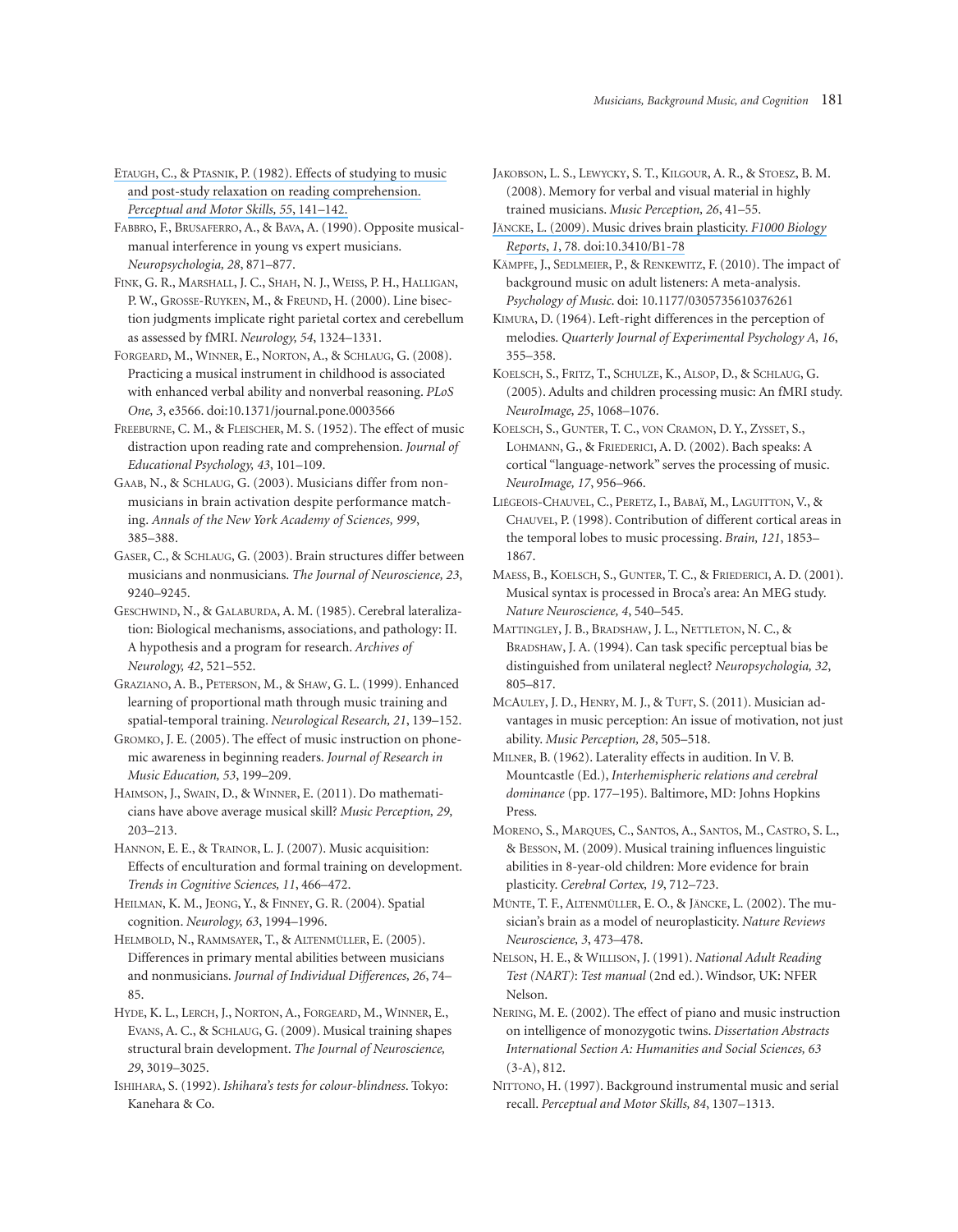- Norton, A., Winner, E., Cronin, K., Overy, K., Lee, D. J., & SCHLAUG, G. (2005). Are there pre-existing neural, cognitive, or motoric markers for musical ability? *Brain and Cognition, 59*, 124–134.
- Oldham, G. R., Cummings, A., Mischel, L. J., Schmidtke, J. M., & Zhou, J. (1995). Listen while you work? Quasiexperimental relations between personal-stereo headset use and employee work reponses. *Journal of Applied Psychology, 80*, 547–564.
- OLDFIELD, R. C. (1971). The assessment and analysis of handedness: The Edinburgh inventory. *Neuropsychologia, 9*, 97–113.
- Overy, K. (1998). Can music really "improve" the mind? *Psychology of Music, 26*, 97–99.
- Patel, A. (2008). *Music, language, and the brain*. Oxford, UK: Oxford University Press.
- PATEL, A. D. (2003). Language, music, syntax and the brain. *Nature Neuroscience, 6*, 674–681.
- Patel, A. D., Gibson, E., Ratner, J., Besson, M., & Holcomb, P. J. (1998). Processing syntactic relations in language and music: An event-related potential study. *Journal of Cognitive Neuroscience, 10*, 717–733.
- PATSTON, L. L. M., CORBALLIS, M. C., HOGG, S. L., & TIPPETT, L. J. (2006). The neglect of musicians: Line bisection reveals an opposite bias. *Psychological Science, 17*, 1029–1031.
- PATSTON, L. L. M., HOGG, S. L., & TIPPETT, L. J. (2007). Attention in musicians is more bilateral than in non-musicians. *Laterality, 12*, 262–272.
- Patston, L. L. M., Kirk, I. J., Rolfe, M. H. S., Corballis, M. C., & TIPPETT, L. J. (2007). The unusual symmetry of musicians: Musicians have equilateral interhemispheric transfer for visual information. *Neuropsychologia, 45*, 2059–2065.
- PENHUNE, V. B., ZATORRE, R. J., & FEINDEL, W. H. (1999). The role [of auditory cortex in retention of rhythmic patterns as stud](https://www.researchgate.net/publication/13097868_The_role_of_auditory_cortex_in_retention_of_rhythmic_patterns_as_studied_in_patients_with_temporal_lobe_removals_including_Heschl)[ied in patients with temporal lobe removals including](https://www.researchgate.net/publication/13097868_The_role_of_auditory_cortex_in_retention_of_rhythmic_patterns_as_studied_in_patients_with_temporal_lobe_removals_including_Heschl) Heschl's gyrus. *[Neuropsychologia, 27](https://www.researchgate.net/publication/13097868_The_role_of_auditory_cortex_in_retention_of_rhythmic_patterns_as_studied_in_patients_with_temporal_lobe_removals_including_Heschl)*, 315–331.
- PERETZ, I. (2001). Brain specialization for music: New evidence from congenital amusia. *Annals of the New York Academy of Sciences, 930*, 153–165.
- PERETZ, I. (2009). Music, language and modularity framed in action. *Psychologica Belgica, 49*, 157–175.
- PERETZ, I., & COLTHEART, M. (2003). Modularity of music processing. *Nature Neuroscience, 6*, 688–691.
- PERETZ, I., & ZATORRE, R. J. (2005). Brain organization for music processing. *Annual Review of Psychology, 56*, 89–114.
- Rauscher, F. H., Shaw, G. L., & Levine, L. J. (1997). Music training causes long-term enhancement of preschool children's spatial-temporal reasoning. *Neurological Research, 19*, 2–8.
- Rauscher, F. H., & Zupan, M. A. (2000). Classroom keyboard instruction improves kindergarten children's spatial-temporal performance: A field experiment. *Early Childhood Research Quarterly, 15*, 215–228.
- Raven, J., Raven, J. C., & Court, J. H. (1998). *Standard progressive matrices*. Oxford, UK: Oxford Psychologists Press.
- Reitan, R. M., & Wolfson, D. (1985). *The Halstead-Reitan neuropsychological test battery*. Tuscon, AZ: Neuropsychological Press.
- Roosendaal, S. D., Geurts, J. J. G., Vrenken, H., Hulst, H. E., Cover, K. S., Castelijns, J. A., et al. (2009). Regional DTI differences in multiple sclerosis patients. *NeuroImage, 44*, 1397–1403.
- SCHELLENBERG, E. G. (2004). Music lessons enhance IQ. *Psychological Science, 15*, 511–514.
- SCHELLENBERG, E. G. (2005). Music and cognitive abilities. *Current Directions in Psychological Science, 14*, 317–320.
- SCHELLENBERG, E. G. (2006). Long-term positive associations between music lessons and IQ. *Journal of Educational Psychology, 98*, 457–468.
- SCHELLENBERG, E. G. (2011). Examining the association between music lessons and intelligence. *British Journal of Psychology, 102*, 283–302.
- Schellenberg, E. G., & Moreno, S. (2010). Music lessons, pitch processing, and g. *Psychology of Music, 38*, 209–221.
- SCHELLENBERG, E. G., & PERETZ, I. (2008). Music, language and cognition: Unresolved issues. *Trends in Cognitive Sciences, 12*, 45–46.
- Schlaug, G., Jäncke, L., Huang, Y., Staiger, J. F., & Steinmetz, H. (1995). Increased corpus callosum size in musicians. *Neuropsychologia, 33*, 1047–1055.
- Schlaug, G., Norton, A., Overy, K., & Winner, E. (2005). Effects of music training on the child's brain and cognitive development. *Annals of the New York Academy of Science, 1060*, 219–230.
- SCHMITHORST, V. J., & WILKE, M. (2002). Differences in white [matter architecture between musicians and non-musicians:](https://www.researchgate.net/publication/11490652_Differences_in_white_matter_architecture_between_musicians_and_non-musicians_A_diffusion_tensor_imaging_study?el=1_x_8&enrichId=rgreq-162b870224c03654c9af4ffb64a488bc-XXX&enrichSource=Y292ZXJQYWdlOzI1NjQ2MDA4NjtBUzo5OTM0NjE1MDMzMDM3MUAxNDAwNjk3Mzc2MTYx) [A diffusion tensor imaging study.](https://www.researchgate.net/publication/11490652_Differences_in_white_matter_architecture_between_musicians_and_non-musicians_A_diffusion_tensor_imaging_study?el=1_x_8&enrichId=rgreq-162b870224c03654c9af4ffb64a488bc-XXX&enrichSource=Y292ZXJQYWdlOzI1NjQ2MDA4NjtBUzo5OTM0NjE1MDMzMDM3MUAxNDAwNjk3Mzc2MTYx) *Neuroscience Letters, 321*, [57–60.](https://www.researchgate.net/publication/11490652_Differences_in_white_matter_architecture_between_musicians_and_non-musicians_A_diffusion_tensor_imaging_study?el=1_x_8&enrichId=rgreq-162b870224c03654c9af4ffb64a488bc-XXX&enrichSource=Y292ZXJQYWdlOzI1NjQ2MDA4NjtBUzo5OTM0NjE1MDMzMDM3MUAxNDAwNjk3Mzc2MTYx)
- SCHMITHORST, V. J., & HOLLAND, S. K. (2003). The effect of musical training on music processing: A functional magnetic resonance imaging study in humans. *Neuroscience Letters, 348*, 65–68.
- Schneider, P., Scherg, M., Dosch, H. G., Specht, H. J., Gutschalk, A., & Rupp, A. (2002). Morphology of Heschl's gyrus reflects enhanced activation in the auditory cortex of musicians. *Nature Neuroscience, 5*, 688–694.
- Sluming, V., Barrick, T., Howard, M., Cezayirli, E., Mayes, A., & Roberts, N. (2002). Voxel-based morphometry reveals increased grey matter density in Broca's area in male symphony orchestra musicians. *NeuroImage, 17*, 1613–1622.
- [Sluming, V., Brooks, J., Howard, M., Downes, J. J., & Roberts,](https://www.researchgate.net/publication/6413202_Broca)  N. ([2007\). Broca's Area Supports Enhanced Visuospatial](https://www.researchgate.net/publication/6413202_Broca)  [Cognition in Orchestral Musicians.](https://www.researchgate.net/publication/6413202_Broca) *Journal of Neuroscience, 27*[, 3799–3806.](https://www.researchgate.net/publication/6413202_Broca)